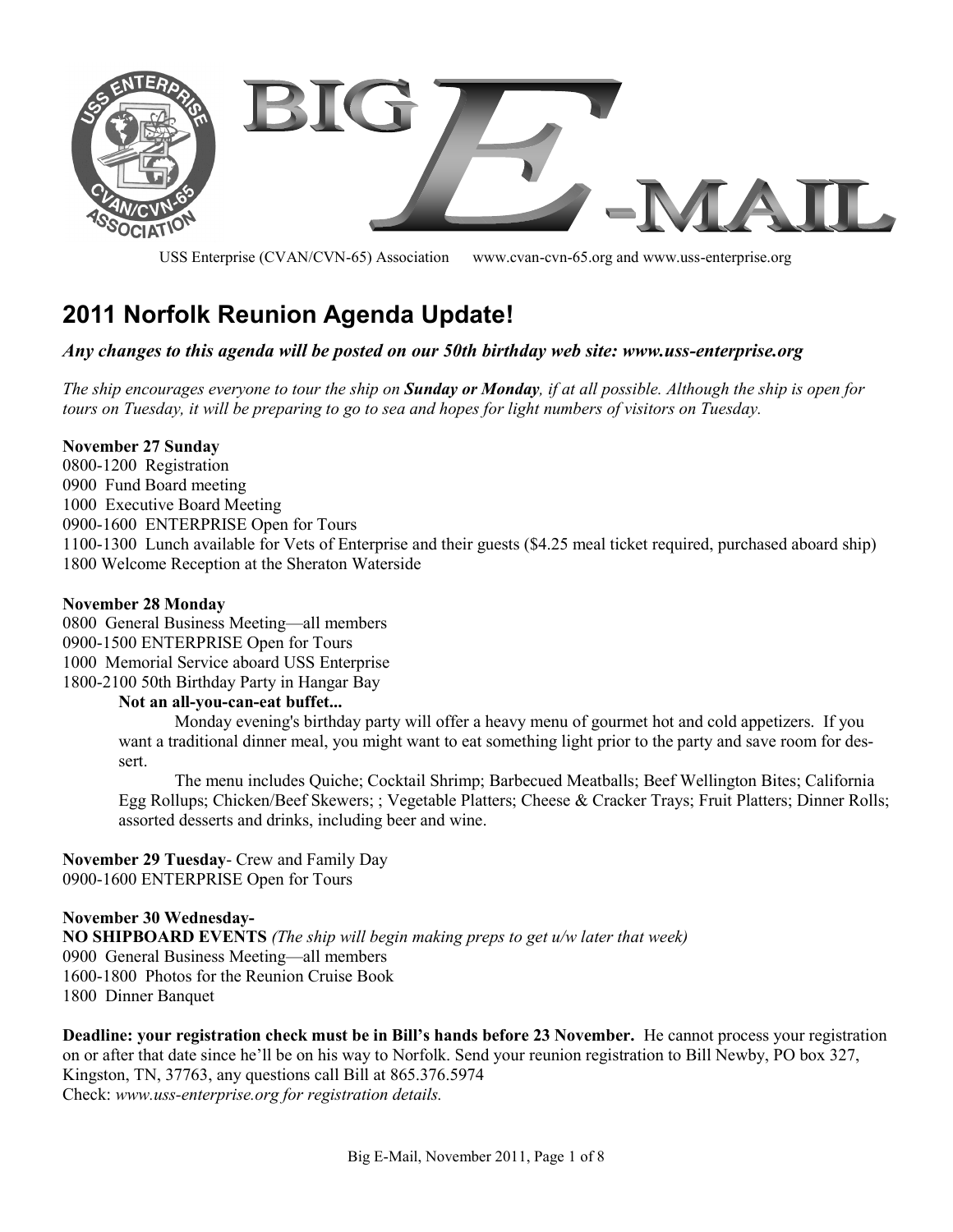## **From our Chairman Stan Martin**

By the time you receive this issue of the Big E News we will be less than 30 days and counting down to commencing the 50th birthday of USS Enterprise. I certainly hope that this issue finds everyone extremely well and excited to come to this special reunion.

Since the last issue, a few things have changed in the schedule of events. Regrettably, the only lunch with the crew is on 27 NOV Sunday afternoon. This lunch will give us the opportunity to talk to the sailors on board.

The ship had to cancel the 29 NOV Tuesday evening concert. The crew wanted to spend time with their families since they are going to sea right after the birthday party, and the ship is busy with its primary mission—defending our country. We all know that preparations to go to sea take planning, time and effort.

I'm sure that everyone who comes to the reunion will have a good time. We always do. This reunion is a memorable occasion for all of us never to be had by any other ship's crew or ship's association. It may be the last time we have access to this legendary ship before she's put down in 2012.

A recent check with the hotel has assured me that there are rooms still available to those that haven't made reservations yet. Please don't wait too long—make your reservations soon. There are many good times ahead at this unique reunion.

Be sure to keep checking our  $50<sup>th</sup>$  birthday reunion web site for any updates: www.uss-enterprise.org.

See all of you there. Stan

### **"I never got told…."**

Our communications director sent out a mass email regarding the new process to RSVP to the ship on your attendance to its  $50<sup>th</sup>$  birthday party. Many of these emails were bumped back to Dee. She received 52 email addresses as undeliverable, unknown, blocked, or no account, etc.

If you want to be kept in the loop on immediate changes or important news regarding the ship and the Association, please send her your current and valid email address so she can update her distribution list right away. **With decommissioning coming next fall, there will be few opportunities left to interact with the ship. Your email address is important.**

If you **DIDN'T** received her email on the electronic invitation link to the ship, you need to email her with your current address: deearmstrong@hughes.net.

We NEVER give out your email address for any reason. We just want you to stay informed on things that can't wait for the newsletter. That's the beauty of electronic mail! Let's make the best use of it.

### **In Memoriam notification**

It's very important for family of our members to notify the Association (any board member) when a member passes away. The Association wants to track and acknowledge the members we lose each year but have no way of knowing unless someone from the family contacts us. The other alternative is to submit a published obituary of a member, if you are a friend of the family.

#### **Association Officers**

**Chairman** Stan Martin 304.965.3988

**Vice-Chairman** Ray Godfrey 304.229.8259

**Secretary** Robin Spelman

**Treasurer; Database** Herb Hentchel 815.768.7427

**First Past Chairman** Chas Folcik

**Second Past Chairman** Bill Newby

**Third Past Chairman** Don Rasmussen

**Director 3 yrs.** Harrison Gerstlauer

**Director 2 yrs.** John Curley

**Director 1 yr**. Doug Braun

**Chaplain** Bill Slupe

**Communications director** Dee Armstrong

**Historian** Bill Slupe

**Membership** Tom Reed

**Newsletter** Ray Godfrey mmcvan65@hughes.net

**Nominating Chairman** Doug Braun

**PAO** Bill Newby

**Scholarship** Don & Marylee Thiry

**Ships Store; Webmaster;**  Rich Kehoe

**2011 Norfolk Reunion** Stan Martin

**2012 Galveston Reunion** Charles & Sheri Teller

**2013 Denver Reunion** Robin Spelman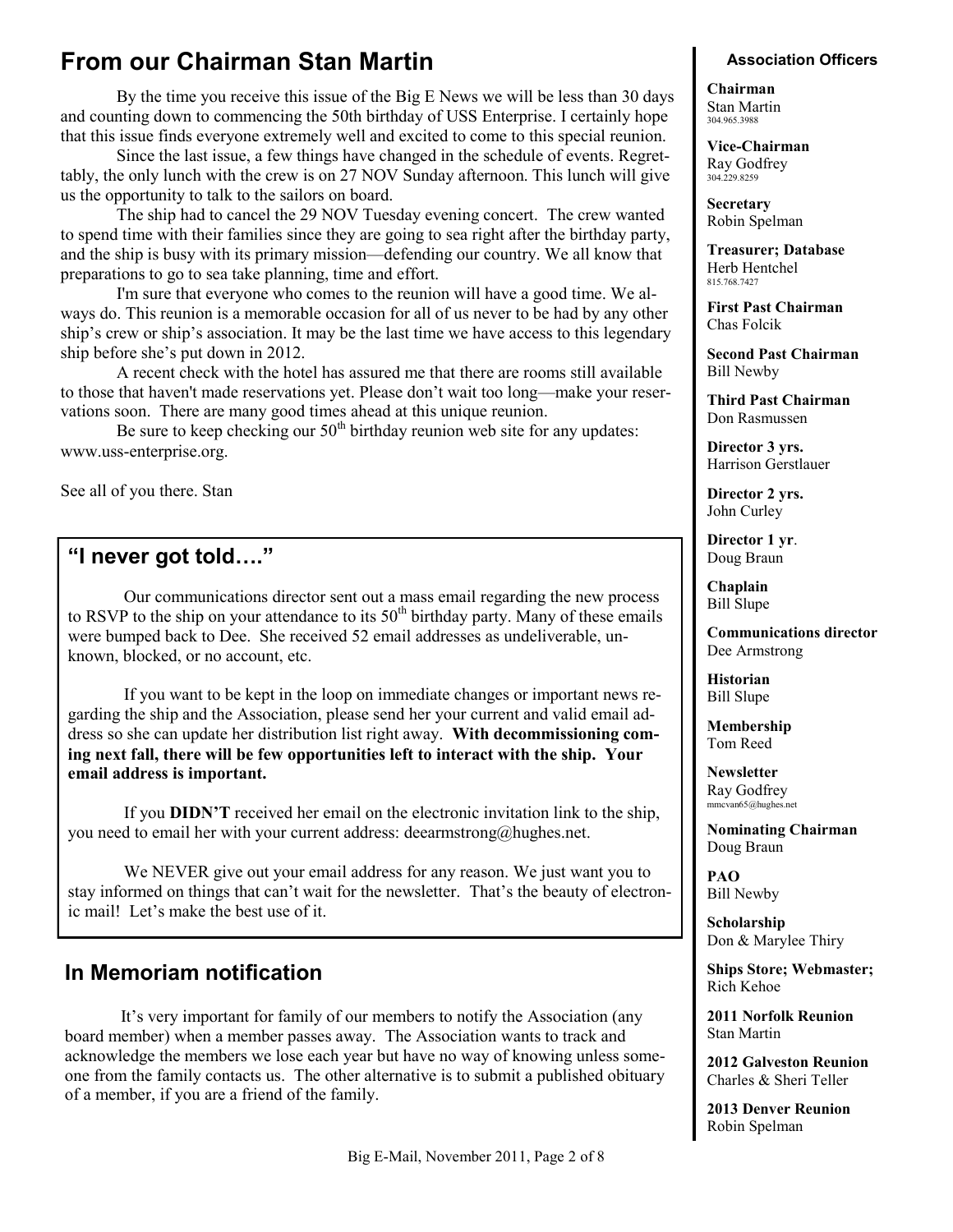## **From the Ship's Public Affairs Office…**

#### *Good information for your trip to the ship*

#### *BRING YOUR FLAG!*

The ship is encouraging you to bring your flag that can be flown aboard Enterprise. You will be given a certificate with the return of your flag. The ship is making arrangements to provide flags available for purchase aboard ship.

#### *AND BRING YOUR PHOTOS!*

There will be a "Memories Booth" in the hangar bay during the 3-day event where former Sailors can bring their photos to have scanned and included in the ship's photo archive.

#### *EXTRA-EXTRA-EXTRA*

The ship has contracted Remember My Service to produce a 50th birthday commemorative book. They will also be including many ship's videos in a commemorative DVD that will be included in the book.

The PAO is working to have Discovery and Smithsonian cover the Birthday and the ship's upcoming (and final) deployment.

The ship will have many displays around the hangar bay.

#### *ORAL HISTORIES!*

During the Reunion, the ship will have many Sailors on hand to do oral history interviews for use in a 50th Birthday commemorative book and for submission to the Naval Historical Center. All are strongly encouraged to bring photos from their time on Enterprise so that they may be scanned, preserved, and included in the book. The ship will also take "Then and Now" photos... Look at an old photo and recreate the scene in the same compartment today.

#### *DRESS FOR THE SHIP'S PARTY*

As you might imagine, we all need to dress comfortably to tour the ship—comfy shoes, layered clothing, and pants for the ladies for going up and down ladders. For the birthday party on Monday evening, attire is Service Dress Blue for the military and Business Attire for the civilians. The PAO's office recommends the ladies bring a sweater and any other accessory that might be used to provide a little extra warmth in the hangar bay. Although the hangar bay will be closed, the quarterdeck will be open, and it will be drafty with the temperature of the day.

#### *FOOD ALLERGIES and HANDICAP ACCESS*

The ship's Supply Department is preparing the menu for the Birthday Party. It will prepare a variety of foods for those with allergies, i.e. it will never serve items with peanuts. There will be tent cards labeling the food accordingly. Similar to the Change of Command ceremony, the scissor lifts and aircraft elevators will be making trips to the brow and to the flight deck respectively during the Sunday-Tuesday activities aboard ship. There will be handicap access from the pier to the hangar bay.

The names of those of you who have RSVP'd to the ship will be provided to base security for access to the base. If you are not using the shuttle bus, all people in your vehicle will simply need to tell the guard you are going to the USS ENTERPRISE and to show a government-issued photo ID (i.e. driver's license).

#### **Commanding Officers USS Enterprise CVA (N)/CVN-65**

Vincent P. de Poix

Nov 25,1961-June 20, 1963

Frederick H. Michaelis June 20, 1963-Julv 17, 1965

James L. Holloway III July 17, 1965-July 11, 1967

Kent L. Lee July 11, 1967-July 8, 1969

Forest S. Petersen July 8, 1969-Dec 3, 1971

Ernest E. Tissot Dec 3,1971–April 9, 1974

Carol C. Smith April 9, 1974-Dec 10, 1976

James W. Austin Dec 10, 1976-Feb 23, 1980

Robert J. Kelly Feb 23, 1980-June 17, 1983

Robert L. Leuschner June 17, 1983-Jan 27, 1986

Robert J. Spane Jan 27, 1986-0ct 28, 1988

Harry T. Rittenour Oct 28, 1988-Aug 7, 1991

Daniel C. Roper Aug 7, 1991-Aug 27, 1993

Richard J. Naughton Aug 27, 1993-Feb 2, 1996

Michael D. Malone Feb 2, 1996-Nov 10, 1997

Evan M. Chanik Nov 10, 1997-March 10, 2000

James A. Winnefeld, Jr. March 10, 2000-Feb. 15, 2002

Eric L. Neidlinger Feb.15, 2002- Dec. 10, 2004

Larry Rice Dec. 10, 2004-May 17, 2007

Ron Horton May 17, 2007-May 6, 2010

O. P. Honors Jr. May 6, 2010-Jan. 4, 2011

Dee L. Mewbourne Jan. 4, 2011– Aug. 17, 2011

William C. Hamilton Aug. 17, 2011-Present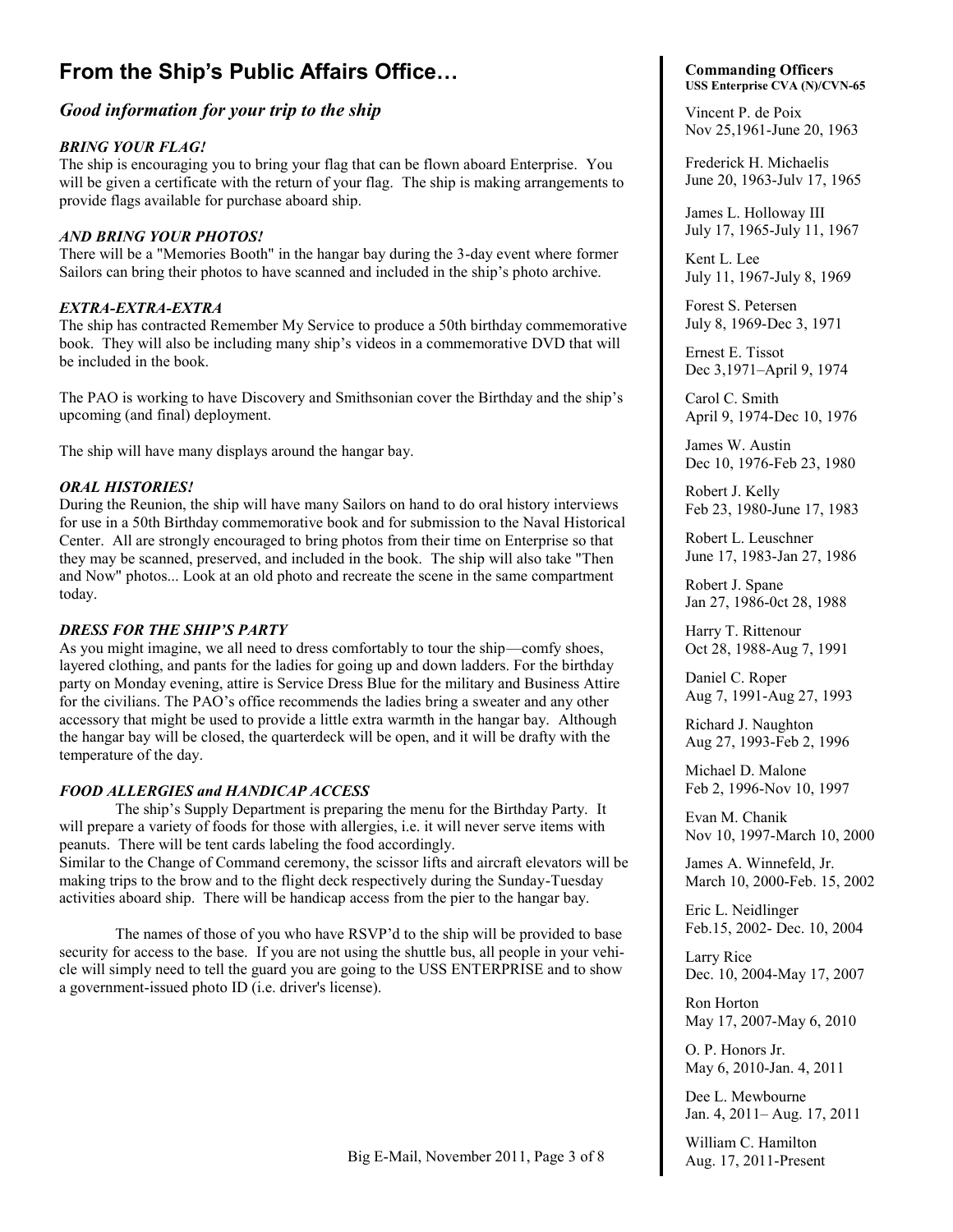## **History of the challenge coin**

*by Airman 1st Class Jonathan Snyder 354th Communications Squadron Source: Pacific Air Forces/Air Force http://www.pacaf.af.mil/news/ story.asp?id=123043494&page=2*

3/5/2007 - **EIELSON AIR FORCE BASE, Alaska** -- Collecting coins or medallion bearing an organization's insignia or emblem is quiet popular among the people serving in today's military.

Coins are given to people who provide outstanding support. Coins prove membership in a unit or career field. Coins enhance morale.

Usually presented by high-ranking officers, it's considered to be a great honor to receive a challenge coin.

Staff Sgt. Joshua Strang, 354th Communication Squadron photographer, said his favorite coin is the one he received from Lt. Gen. Allen Peck, Deputy Combined Forces Air Component commander, while deployed to Al Udeid Air Base, Qatar.

Sergeant Strang said he was working late after hours on a layout project for a major who called saying he wanted to make a few changes to a layout project Sergeant Strang was working on. He continued working on the project and making the changes when the major called again with even more changes.



*USS Enterprise challenge coin from the internet. If you don't have yours with you it could really hurt your wallet.*

After Sergeant Strang finished making the final round of changes, the major and a chief master sergeant came to see the layout and thanked him for his hard work.

"After they thanked me, the major said, 'Jump in the vehicle, we want you to meet someone,'" Sergeant Strang explained.

"They drove me to the Combined Air Operations Center and the chief told me to wait while he went to get someone," he said. "All of the sudden, Maj. Gen. Allen Peck comes walking out and thanked me for all the hard work I'd been doing on the project."

General Peck then presented Sergeant Strang with a coin.

Moments such as this leave lasting impressions on those who receive challenge coins.

One of the most well-known challenge coins among enlisted Airmen is the one they receive upon graduation from basic military training.

In the event a trainee completes basic training and becomes an Airman, the Airman receives a coin marking the start of an Air Force career. The moment and can be very emotional for the service's newest Airmen.

Many organizations and services claim to have been the originators of the challenge coin. However, the most commonly held view is that the tradition began in predecessor of the Air Force; the United States Army Air Corps.

During World War I, American volunteers from all across America filled the ranks of newly formed flying squadrons.

Legend has it that in one particular squadron, a wealthy lieutenant ordered medallions struck in solid bronze and presented them to the men in his unit.

According to stories on several Web sites, one young pilot placed the medallion in a small leather pouch he wore around his neck. Shortly after acquiring the medallions, the pilots' aircraft was severely damaged by ground fire and he was forced to land behind enemy lines. He was immediately captured by a German patrol.

That night, while being held captive in a small occupied French town, he took advantage of an artillery bombardment and escaped. However, he was without personal identification, which had been taken by the Germans.

> He succeeded in avoiding German patrols by donning civilian attire and eventually reached the front lines. With great difficulty, he crossed noman's land and stumbled onto a French outpost.

Previously, saboteurs had plagued the French in the sector. They sometimes masqueraded as civilians. The French, not recognizing the young pilot's American accent, thought him to be a saboteur and planned to execute him.

He had no identification to prove his allegiance, but he did have his leather pouch containing the medallion. He showed the medallion to his French captors who recognized the squadron insignia on the medallion. They delayed his execution long enough to confirm his identity.

Instead of shooting him they gave him a bottle of wine.

Back at his squadron, it became tradition to ensure that all members carried their medallion, or coin, at all times.

Today, many service members proudly display their "coin collections" on a display rack, a show of the many accomplishments and achievements they have earned over the years. Every coin has a story or meaning behind it on either how it was earned.

However, the most valuable coin is most always the one kept on ones person in the event of a "coin check."

Coin checking is when someone initiates a challenge by holding up his or her coin and announces, "Coin Check!" then places the coin on a hard surface making an audible noise. Everyone within earshot must produce their coin; failing to do so will result in buying a round of drinks.

If someone accidentally drops a coin, this initiates the challenge automatically to anyone who sees or hears the coin hit the ground. They then have to produce a coin and the person who dropped the coin must buy a round of drinks.

Regardless of how they came about, how they are acquired and displayed or how they are used, the challenge coin is truly a part of today's military tradition.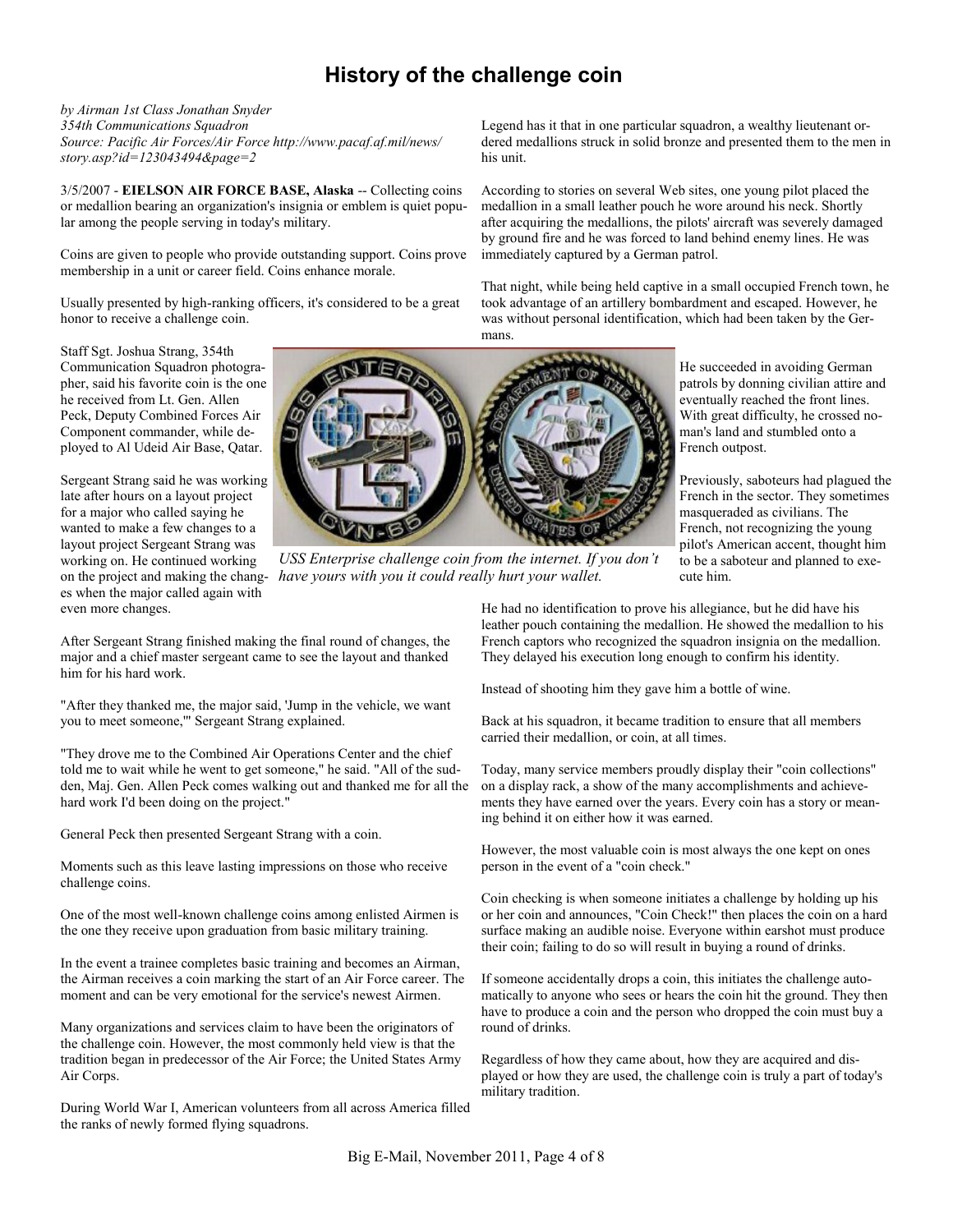### **Carriers to swap ports during complex projects**

*Enterprise, the only ship of its class, is expected to enter dry dock at Newport News Shipbuilding in Virginia in 2013, where it will be inactivated and have its spent fuel removed. Then, the Navy will tow it to Puget Sound Naval Shipyard.* 

#### *From Navytimes.com*

*By Ed Friedrich - Kitsap Sun via the AP Posted : Wednesday Oct 26, 2011 13:10:17 EDT*

BREMERTON, Wash. — Puget Sound Naval Shipyard and Intermediate Maintenance Facility will swap aircraft carriers in a couple of months, and some groundbreaking work is planned on a third one.

The Navy announced Friday that it has prepared a draft environmental assessment on disposing defueled reactor plants from the Enterprise. That's never been done. Enterprise, the Navy's first nuclear-powered aircraft carrier and its oldest operating ship, was commissioned in 1961. It's useful life will end in 2012.

The Navy's preferred alternative, according to the draft environmental assessment, is to dispose of Enterprise's reactor compartments the same way it has for 144 other ships primarily submarines since 1986: Remove them

at the shipyard and barge them up the Columbia River to a designated Navy trench at the Hanford nuclear waste dump.

Enterprise, the only ship of its class, is expected to enter dry dock at Newport News Shipbuilding in Virginia in 2013, where it will be inactivated and have its spent fuel removed. Then, the Navy will tow it to Puget Sound Naval Shipyard. Reactor compartment disposal would begin in 2018 or 2019 and take six to eight years, the assessment says. The rest of the ship will be recycled.

The draft environmental assessment will be available for viewing at www.hanford.gov/page.cfm/ EnvioronmentalAssessments during the public comment period, which is from Sunday to Nov. 30. Comments can be sent to Public Affairs Office (Code 1160) Bldg. 850, Fifth floor, Puget Sound Naval Shipyard and Intermediate Maintenance Facility, 1400 Farragut Ave., Bremerton, WA 98314.

Early next year, the Nimitz will leave the shipyard and the Ronald Reagan will slide into its spot. Nimitz is wrapping up a yearlong, \$239 million docking planned incremental availability. Much of the work was performed with the ship in dry dock. After more than 10 months out of the water, it moved to Pier D Sept. 29.

During the project, Ronald Reagan's homeport will be changed to Bremerton, joining the John C. Stennis, which is deployed to the Middle East.

After the work, Nimitz will move to its new homeport at Naval Station Everett to replace the carrier Abra-

ham Lincoln, which will make its way to Newport News for nuclear refueling and a complex overhaul in 2013. The work will take three to four years and cost about \$3 billion.

Enterprise's retirement will reduce the Navy to 10

aircraft carriers until the launch of the Gerald R. Ford in 2015, and the nation's budget deficit could make it permanent. The Pentagon has been directed by the White House to find at least \$464 billion in cuts over the next 10 years. If the congressional "super committee" can't agree on a budget-reduction plan, military spending would be slashed even more.

One option that has been discussed is decommissioning the George Washington when its nuclear reactors run out of fuel in 2016 instead of refueling it for another 25 years. Puget Sound Naval Shipyard crews travel to Yokosuka, Japan, where the ship is forward deployed, to help maintain it. Early retirement would save the cost of operating the 2,700-man ship and the more than 70 planes in its air wing.

U.S. Rep. Norm Dicks, D-Belfair, wouldn't support a permanent drop to 10 carriers because of their powerprojection capability and many areas of potential conflict don't have airfields open to U.S. planes, said spokesman George Behan.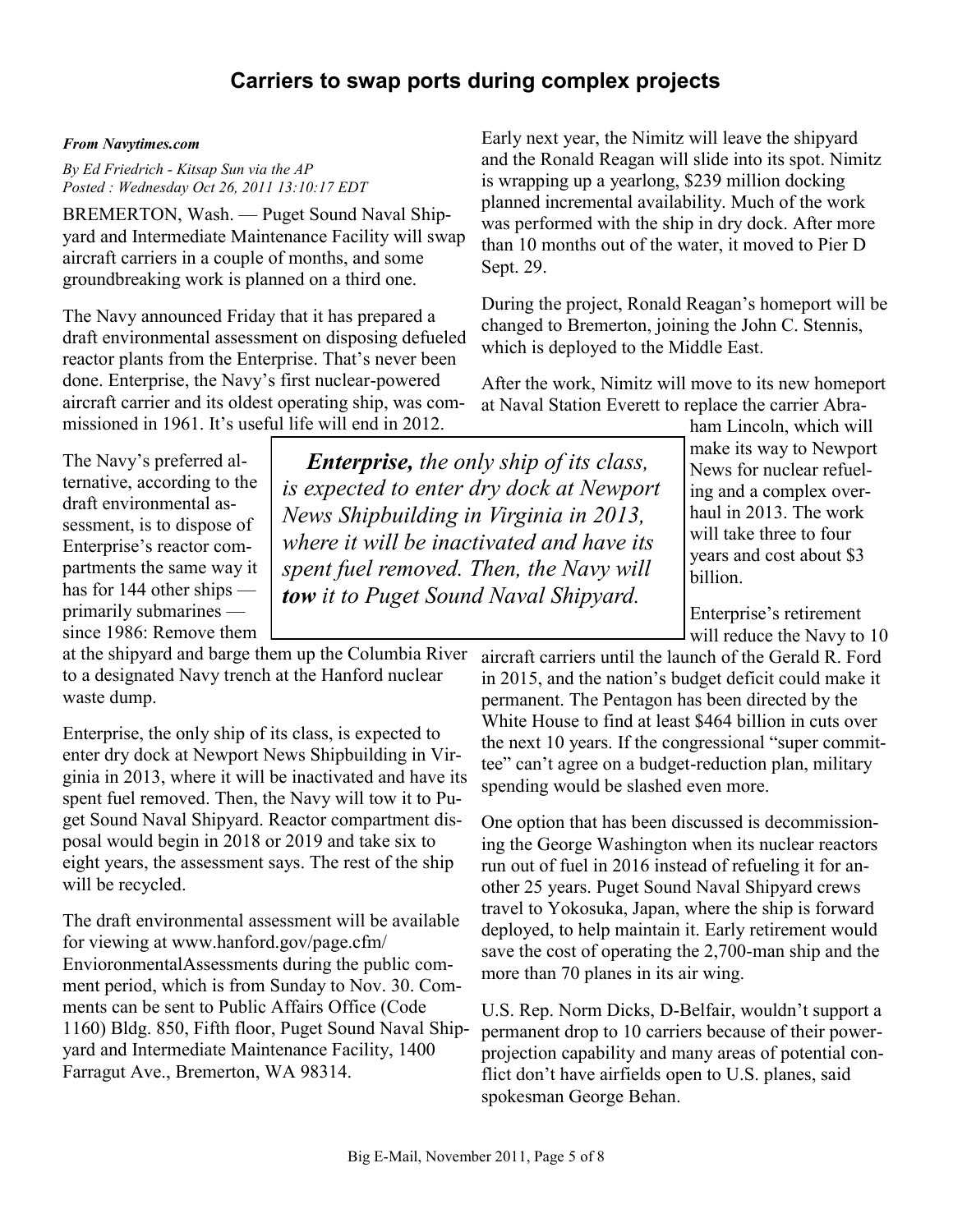#### **NARRATIVE HISTORY OF USS ENTERPRISE CVA (N) 65 TO FIRST DEPLOYMENT**

*The following was submitted to the Chief of Naval Operations by Captain V. P. de Poix on 28 June 1963 in accordance with CNO ltr ser 3209 of 5 June 1963.*

The keel for the world's first nuclear powered attack aircraft carrier was laid February 4, 1958 at the Newport News (Va.) Shipbuilding and Dry Dock Company. Two and a half years later, on September 24, 1960, the world's largest ship was christened the eighth ENTERPRISE by Mrs. William B. Franke, wife of the Secretary of the Navy.

ENTERPRISE began .her initial "first "on October 29, 1961 when she began six days of builder's and Navy Preacceptance trials underway. This was the first time in the naval history that the two trials had been combined. During the sea trials ENTERPRISE full-filled and, in many cases, exceeded the Navy's hopes and expectations. She literally out-ran her destroyer escort and broke all existing records for heavy combatants. In the words of Admiral George W. Anderson Jr., Chief of Naval Operations, "ENTERPRISE has exceeded 40 mph in her initial trials. I think we hit the jackpot," ENTERPRISE then returned to Newport, News Shipyard to complete outfitting.

Over 13,000 people, including 3,000 crewmembers, jammed the Big E's hangar deck to witness Captain Vincent Paul de Poix, USN take command and place ENTERPRISE in commission on November 25, 1961. The honorable John B. Connally, Jr., Secretary of the Navy, termed ENTERPRISE a worthy successor to her predecessor, the famous CV-6 of World War II, and opinioned that "she will reign a long, long time as Queen .of the Seas." Initially ENTERPRISE was under command of the Commandant of the Fifth Naval District, but on 20 December was assigned to Commander Naval Air Force, U.S. Atlantic Fleet.

Following her fitting out period, and after setting a speed record, of sorts in the de-perming crib 4-5 January, ENTER-PRISE put out to sea as a commissioned ship for the first time on January 12, 1962. Five days later, Commander George C.Tal1ey, Jr., Skipper of Air Group ONE, in anF8U (F8E) Crusader, made the first arrested landing on her 41/2 acre flight deck, After completing CARQUALS, ENTERPRISE was involved in her initial operational assignment as a unit of the Project Mercury Recovery Force off Bermuda. After 10 days and several delays this second attempt to put a .man in space was postponed and the Big E returned to Norfolk, Va. to prepare for her shakedown cruise.

On February 5 ENTERPRISE set sail for the Caribbean

and Guantanamo Bay, Cuba. Enroute she stopped at Mayport, Florida, to load the A3J (A5A) Vigilantes of Heavy Attack Squadron SEVEN. This was the Navy's first operational squadron of the Mach II, heavy attach bombers. The Vigilantes of VAH-7 and the Phantom of VF-102 were in addition to the already embarked CVG-1.

The Big E's first thousandth arrested landing was put into the record books on February 15 by LT John Brickner of VF-102 in the world's fastest fighter plane, the 1606 MPH F4H (F4B) phantom II.

Enterprise wound up her shakedown cruise and training on April 5 and Commander fleet Training Group, Guantanamo awarded her the highest score (90.3) ever made by and aircraft carrier on shakedown or refresher training, and the second highest ever given to any ship by Fleet Training Group Guantanamo. CVG-1 perfected their air power demonstration for the may congressmen that visited ENTERPRIESE at GITMO.

Soon after her return to Norfolk on April 8 preparations were made for a visit by President John f. Kennedy. The President arrived aboard ENTERPRISE on April 14 with congressmen and foreign diplomats and witnessed an awesome display of aerial and surface firepower by units of the Second Fleet. Again it was Carrier Air Group ONE providing firepower demonstrations from ENTERPRIESE.

Leaving the yard on June 19, ENTERPRISE officially joined the Second Fleet on June 25. With Carrier Air Group SIX embarked, her first assignment was type training exercises in the Western Atlantic, culminated by a  $4<sup>th</sup>$  of July visit to Boston, Mass., her first official port of call. Some 12,000 Boston area residents took advantage of the opportunity to visit the world's largest ship.

ENTERPRISE departed the Hub City on 5 July and participated in her first large scale fleet exercise in LANTFLEX 2-62 as part of TF 24. ENTERPRISE conducted her first STRIKEX, launching long range air strikes on land targets, in addition to participating in AAW and other fleet exercises. The OTC was RADM R.D. Hogle, COMCARDIV FOUR, embarked in USS FORRESTAL CVA-59. Arriving in Norfolk on July 12, she remained in port for leave and upkeep until August 3 when she weighed anchor for her initial assignment with the Sixth Fleet in the Mediterranean with CVG-6 embarked.

#### **New members since August 2011**

| Jeffrey V. Bell     | 1965-1968 | G              |
|---------------------|-----------|----------------|
| James F. Hughes     | 1974-1978 | RI             |
| Robert K. Lyman     | 1961-1963 | G              |
| Bernard I. Long     | 1960-1963 | C.             |
| Peter Tinkham       | 1962-1965 | $\rm C$        |
| David F. Thorman    | 1961-1964 | O <sub>l</sub> |
| Eric L. Smith       | 1966-1968 | V              |
| Robert L. Vertrees  | 1961-1963 | V.             |
| Dee Armstrong       | Associate |                |
| John E. Wheeling    | 1959-1963 | V              |
| Cyril E. Merrick    | 1969      | V.             |
| Ronald P. Stutesman | 1965-1966 | V.             |
| David H. Garnett    | 1969      | V.             |
|                     |           |                |

1974-1978 RM-2&3 1961-1963 G 1960-1963 CS 1962-1965 Comm 1961-1964 Ops 1966-1968 VF-96 1961-1963 V-1 Associate 1959-1963 V-6 1969 VA-146 1965-1966 VA 94 1969 VA-145

James C. Johnson 1964-1967 OP James F. Heil V-1 Adam T. Mallet 2011 RM Katherine N. Burnette Associate Jerry E. Barnett 1965-1966 VF-96 Arthur J. Porche 1961-1963 V-6 Michael Kashula 1961-1963 A Royal S. Tucker 1960-1962 Carl W. Preston 1961-1963 V-3 Dick Schleicher 1975-1979 V-2 Lawrence D. Munyon 1980-1984 S-4 Danny E. Adkins 1961-1964 V-4 Charles H. Hawley 1961-1964 OP

Big E-Mail, November 2011, Page 6 of 8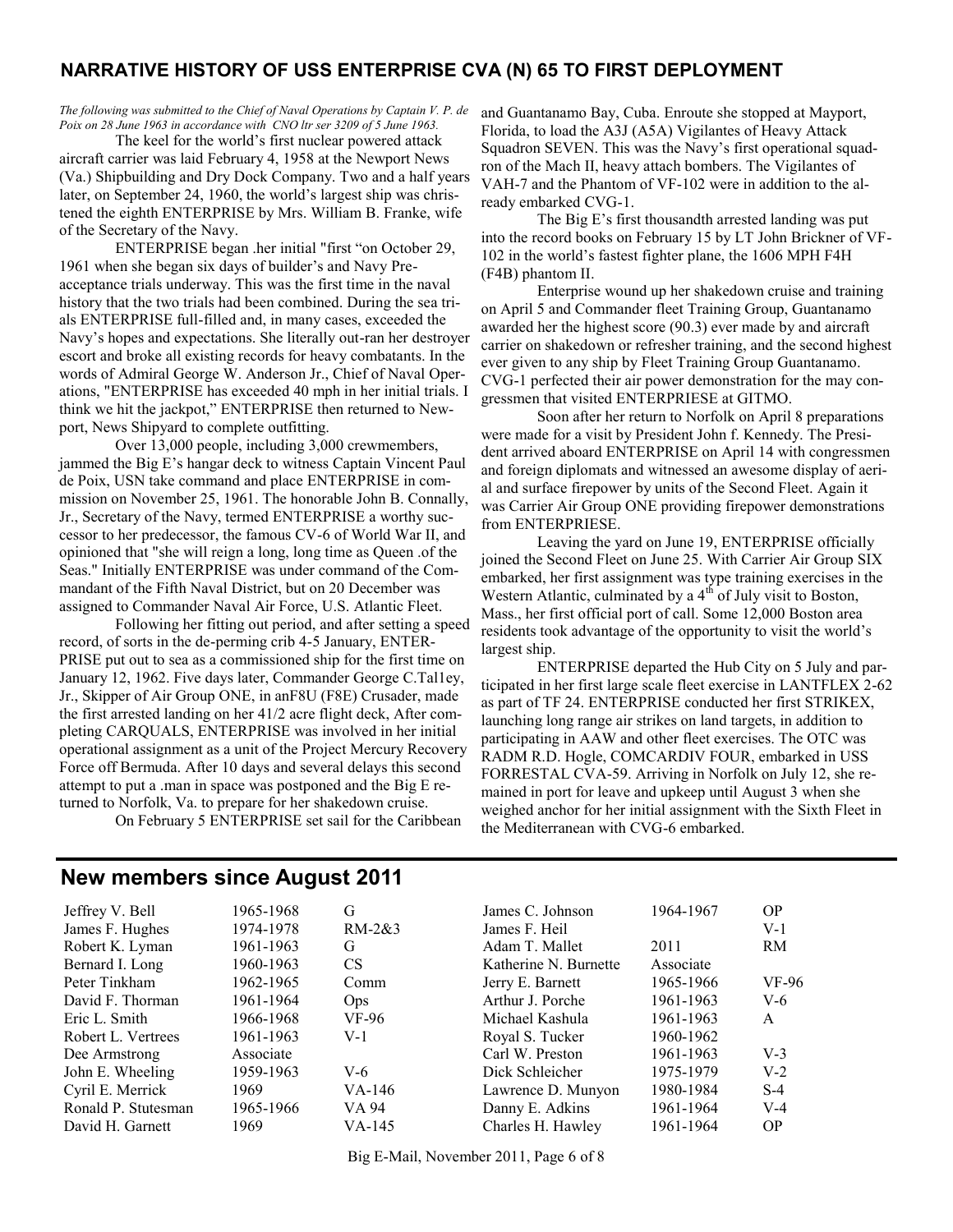### **Business attire? A suggestion…**

The Vice-Chairman of the Joint Chiefs of Staff will attend the ship's Monday evening birthday party, 28 November. Appropriately, the ship has set "business attire" as the civilian dress code for this event. This means the men should wear a jacket and tie (not necessarily a suit). Many of us are retirees and have long since cleansed our closets of our business attire. Your local hospice thrift store has ample selections of good quality men's jackets and ties (you can try Goodwill or Salvation Army stores, too, but I've found that hospice thrift stores have the best selection of quality clothing). This clothing is inexpensive and can be dry cleaned.

### **Bring your business cards to the reunion!**

Please, everyone, bring business cards with your contact information, so you can hand out the cards when you talk with or have lunch with a crew member. It is the job of every one of our members to encourage the crew to join the Association. After decommissioning, the Association will be the only venue to keep the ship's legendary and historic service alive. The cards are a great way to stay connected with sailors while they are at sea. Let's develop some strong ties with the crew during this reunion!

Dee Armstrong

## **Shuttle Bus Information**

The Association has contracted to provide our reunion attendees with shuttle bus service between the Sheraton and the ship. The bus schedule and pick-up and drop-off locations will be provided to you when you check in at the Association registration desk.

This shuttle service is included with a FULL registration of \$90 a person, so if you've paid that \$90, you can ride the shuttle bus as many times as needed. If you have a PARTIAL registration—that is, if you paid less than the \$90—this service will cost you an extra one-time fee of \$20, payable at the registration desk. Those who cannot attend the entire reunion and are registered for only one reunion event, can, for \$20, ride with the shuttle bus while they are at the reunion.

There will be only one shuttle bus running on Tuesday since the ship expects limited access for tours. It will be preparing to go to sea and will be less accessible in some areas. The big tour days aboard ship are Sunday and Monday and the Association will provide several shuttle buses for these days.

## **Early registrants, MAKE NOTE:**

If you reserved a hotel room for November 21-27 and made plans to travel to Norfolk around those dates, you will NOT have a reunion, will NOT get the \$84 room rate, and will NOT have access to the ship. The reunion dates are November 27-30, with the dinner banquet on the evening of the  $30<sup>th</sup>$ , as announced in the August issue of this newsletter. The ship had to change the dates, so our reunion dates also changed. You must contact the hotel (Sheraton Waterside 1-888-627-8042) to change reservations.

The hotel does not provide transportation to and from the airport. If you want to share a ride, Charles Bowie is coordinating that effort: email **bonbon0525@verizon.net** or call 760-340-0086.